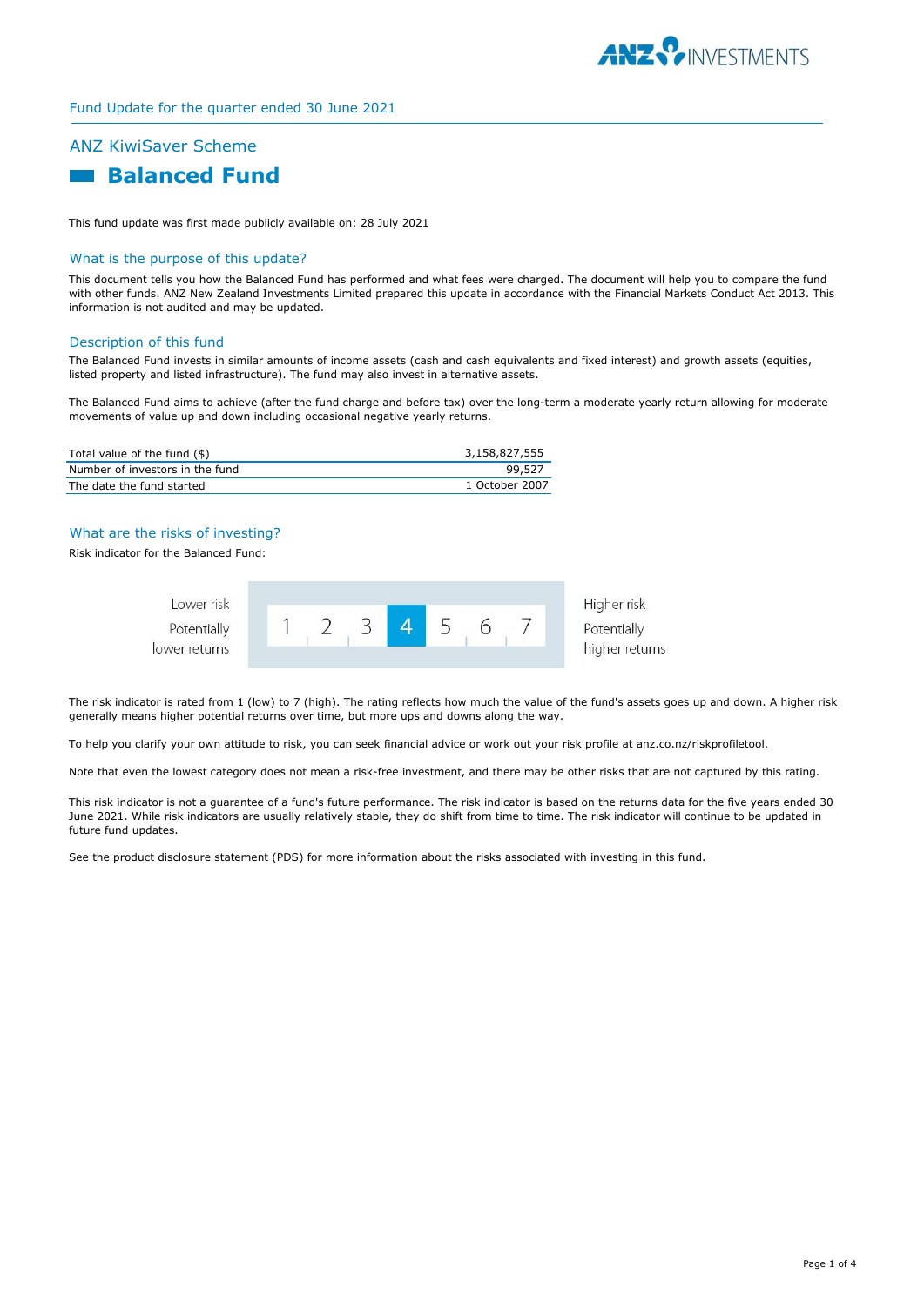# How has the fund performed?

|                                               | Average over past<br>five vears | Past vear |
|-----------------------------------------------|---------------------------------|-----------|
| <b>Annual return</b>                          |                                 |           |
| (after deductions for charges and tax)        | $6.96\%$                        | 13.69%    |
| Annual return                                 |                                 |           |
| (after deductions for charges but before tax) | 7.99%                           | 15.16%    |
| Market index annual return                    |                                 |           |
| (reflects no deduction for charges and tax)   | 8.24%                           | 13.44%    |

The market index annual return is calculated using the target investment mix and the indices of each asset class. The composition of the market index for this fund changed effective 28 June 2021 due to a change in the target investment mix and the underlying index for the international fixed interest asset class.

Additional information about the market index is available in the statement of investment policy and objectives on the offer register at www.disclose-register.companiesoffice.govt.nz.



# **Annual return graph**

This shows the return after fund charges and tax for each of the last 10 years ending 31 March. The last bar shows the average annual return for the last 10 years, up to 30 June 2021.

**Important:** This does not tell you how the fund will perform in the future.

Returns in this update are after tax at the highest prescribed investor rate (PIR) of tax for an individual New Zealand resident. Your tax may be lower.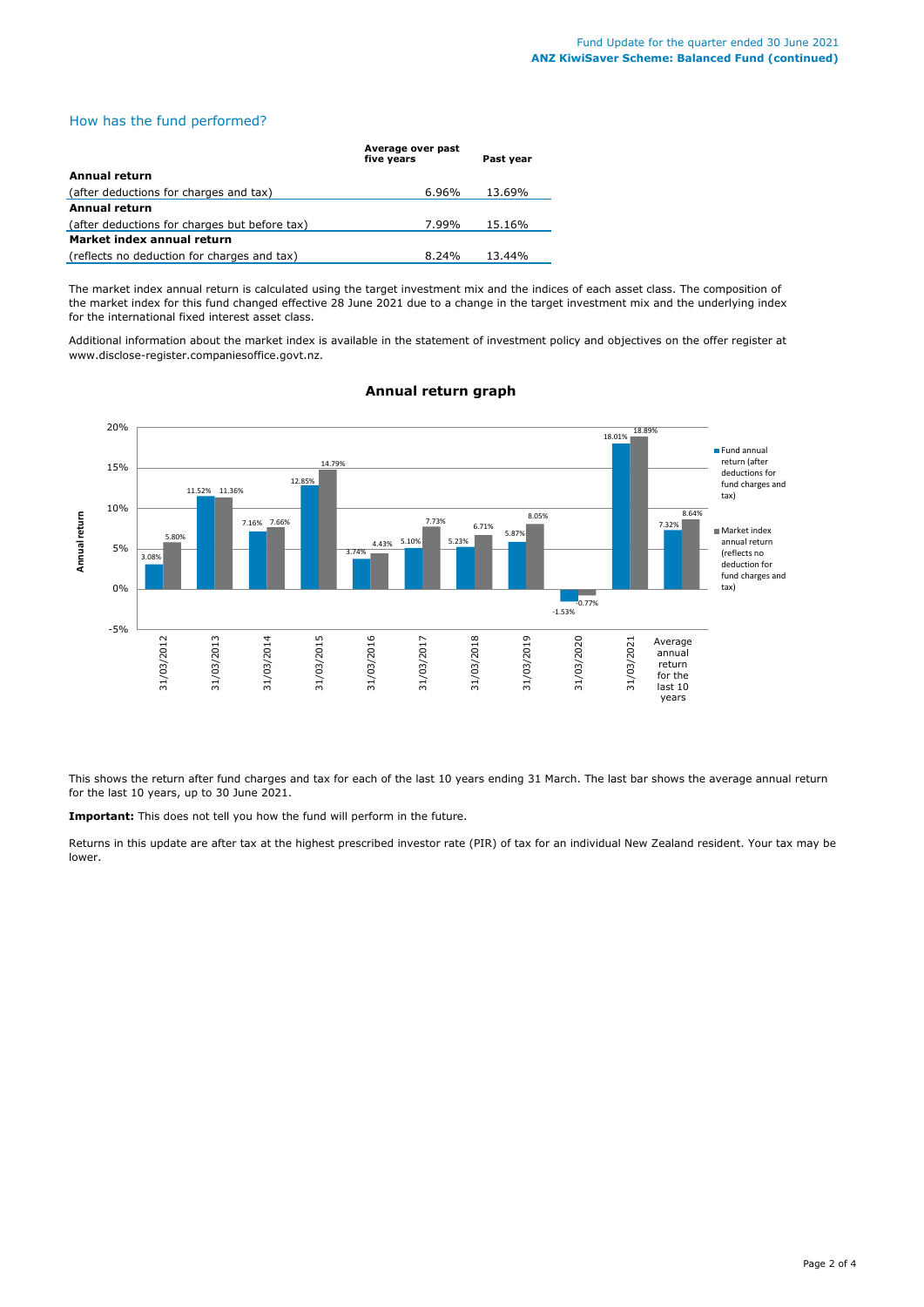### What fees are investors charged?

Investors in the Balanced Fund are charged fund charges. In the year to 31 March 2021 these were:

|                                             | % of net asset value          |
|---------------------------------------------|-------------------------------|
| Total fund charges <sup>1</sup>             | 0.95%                         |
| Which are made up of:                       |                               |
| Total management and administration charges | 0.95%                         |
| Including:                                  |                               |
| Manager's basic fee                         | $0.90\%$                      |
| Other management and administration charges | 0.05%                         |
| <b>Total performance based fees</b>         | $0.00\%$                      |
|                                             | Dollar amount per<br>investor |
| <b>Other charges</b>                        |                               |
| Membership fee <sup>2</sup>                 | \$18                          |

Investors are not currently charged individual action fees for specific actions or decisions (for example, for withdrawing from or switching funds). See the PDS for more information about Scheme fees.

Small differences in fees and charges can have a big impact on your investment over the long term.

# Example of how this applies to an investor

Sarah had \$10,000 in the fund at the start of the year and did not make any further contributions. At the end of the year, Sarah received a return after fund charges were deducted of \$1,369 (that is 13.69% of her inital \$10,000). Sarah also paid \$18 in other charges. This gives Sarah a total gain after tax of \$1,351 for the year.

#### What does the fund invest in?

**Actual investment mix<sup>3</sup> Target investment mix<sup>3</sup>**

This shows the types of assets that the fund invests in. This shows the mix of assets that the fund generally intends to invest in.